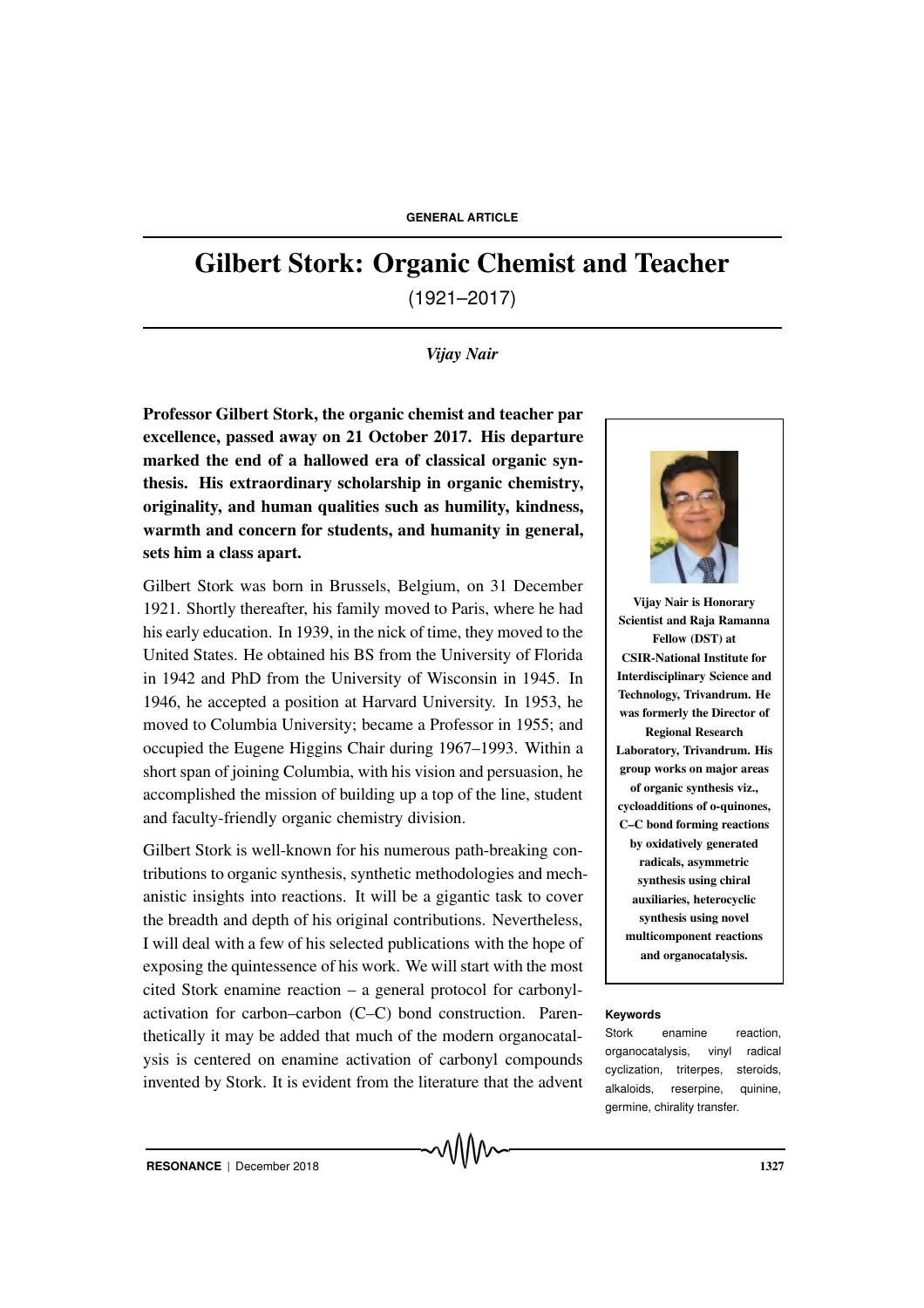#### Box 1. Why I Like Synthesis

"The origin (of my passion for synthesis) is the structure, and the structure needs methods. Not the method first and then the structure. Structure, problem, method, back to structure. It is kind of a sculpture. It is a challenge. Everybody gets interested; as soon as you can make a problem of something, it gets interesting. Whether you are a chess player, or whether you try to find a way of preventing paper bags from falling apart when they are wet. If you can make it into a problem, it becomes interesting."

– G Stork, *Chemical Research Foundation Oral History*, given to J J Bohning and L Fine. New York, NY, 6 August 1991 (cited by J I Seeman in his article in *Angew Chem*).



Prof. Gilbert Stork Source: academictree.org.

Stork's brilliant postulate of the stereochemistry of cationic cascade cyclization of polyenes applicable to the synthesis of natural products such as steroids and triterpenes is noteworthy.

of enamines, as well as metalloenamines, heralded a revolutionary change in the C–C bond construction arena. Stork himself made elegant use of the methodology in the synthesis of complex alkaloids such as aspidospermin lycopodine, yohimbine, etc. Equally exciting is Stork's work on the regio-selective generation of enolates and their trapping, culminating in the synthesis of the pentacyclic triterpene – lupeol – and other natural and unnatural molecules.

Especially noteworthy is the brilliant postulate of the stereochemistry of cationic cascade cyclization of polyenes (Stork–Eschenmoser hypothesis), applicable to the synthesis of natural products such as steroids and triterpenes. In some ways, this parallels nature's own way of making such molecules. In the early days of synthesis, the idea of stereospecificity did not exist. Gilbert Stork's synthesis of cantharidin is the first stereospecific synthesis of a natural product of some complexity.

Although free radicals have been reported in the literature for a long time, their utility in synthesis remained practically unaddressed. Stork's conceptualization of controlled generation of vinyl radicals as well as their addition to alkenes opened a versatile route for C–C bond construction, readily applicable to the synthesis of polycyclic natural products. Explorations in the Stork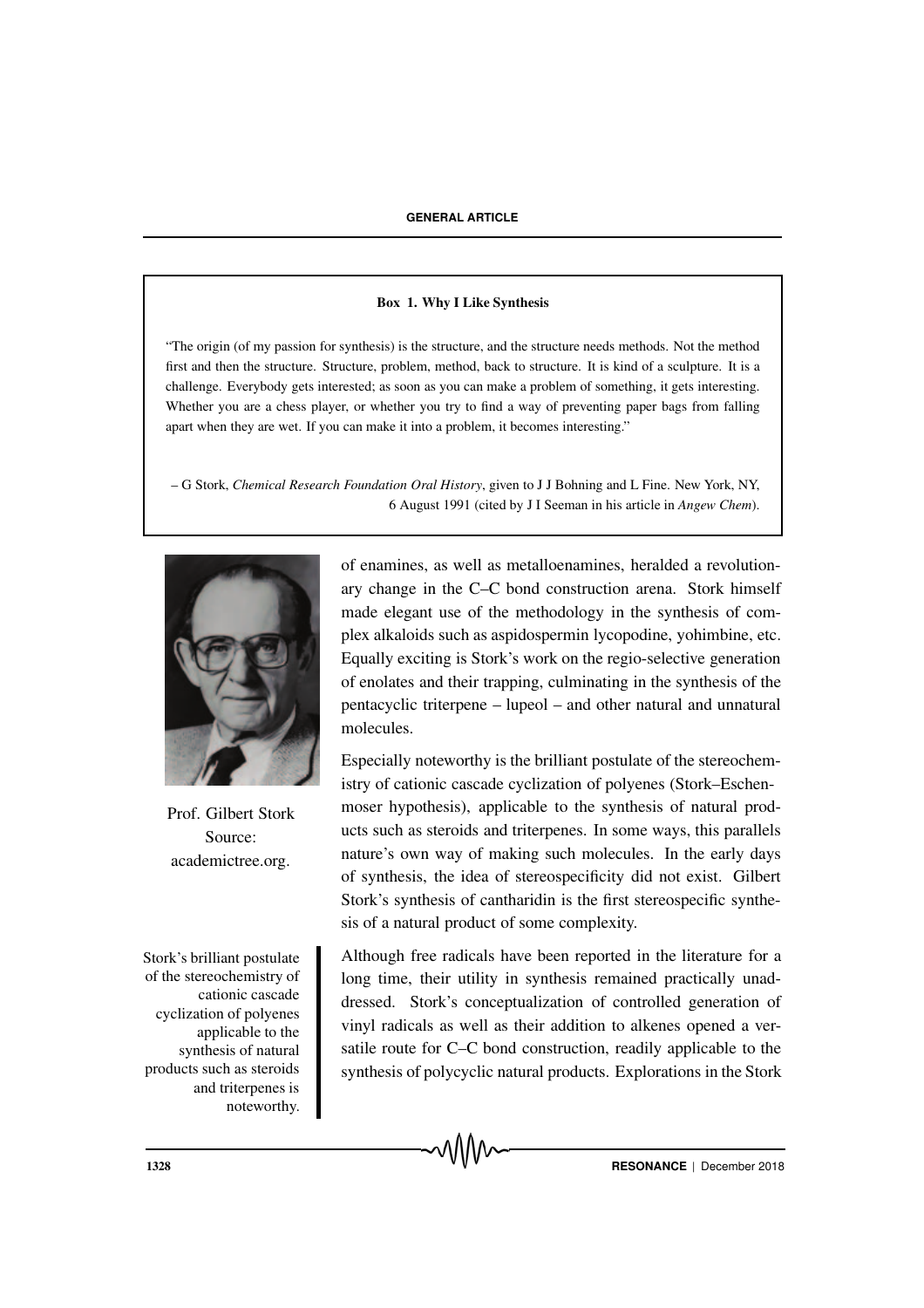

Figure 1. Evolution of total synthesis in the 'Stork Club' (1951–2017).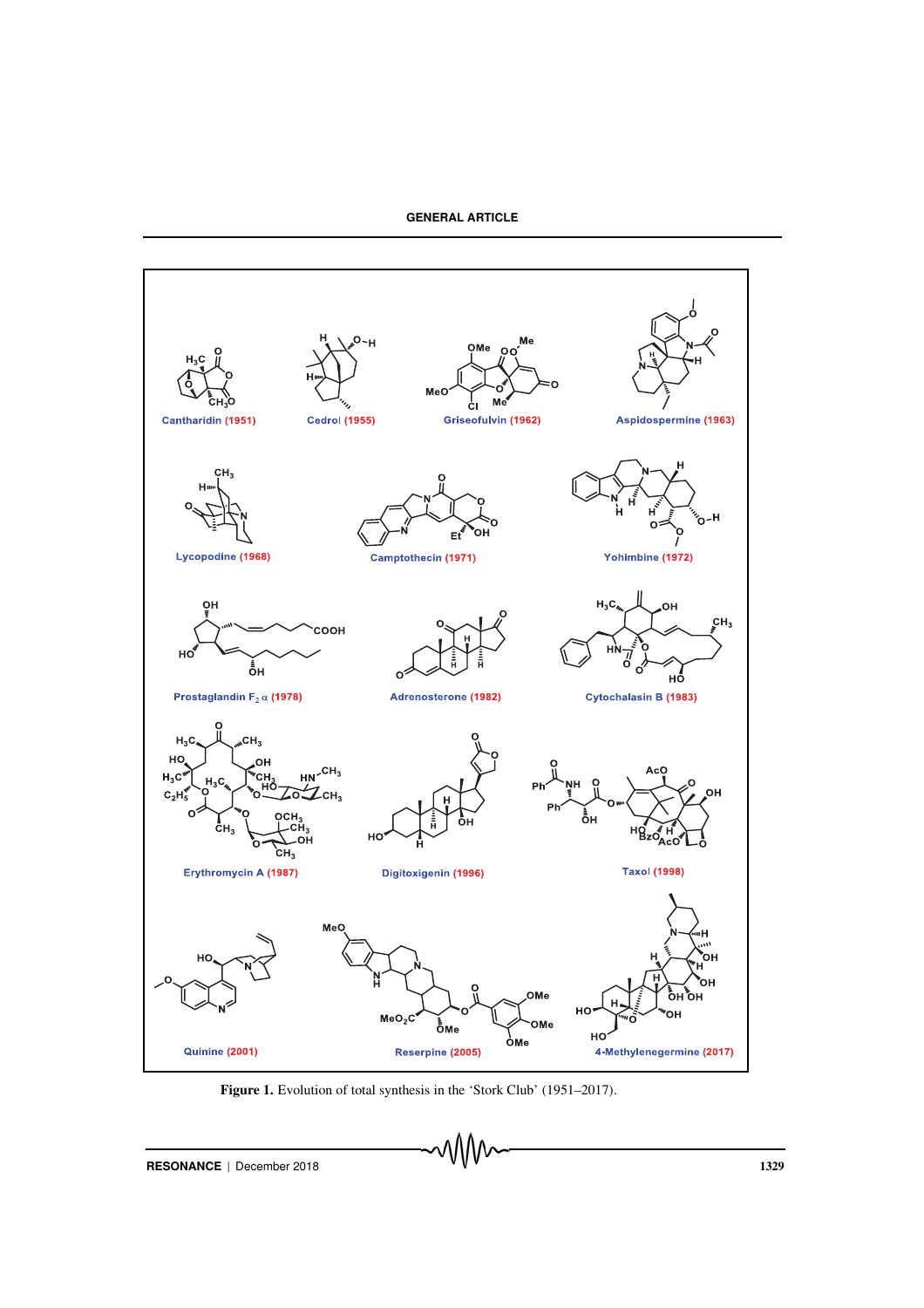#### Box 2. On the Relevance of Organic Synthesis

"I truly believe that synthesis is tremendously important for the progress of organic chemistry. One cannot be interested in a method, merely in an abstract way; the scope and limitations of a method can be best explored by applying it under difficult and preset requirements and that is synthesis."

– Gilbert Stork

group on vinyl radical cyclizations and radical mediated β-haloacetal cyclizations culminated in the efficient stereo-controlled synthesis of a wide variety of natural products ranging from butenolides and furans to prostaglandins and steroids. Importantly, the success of the radical reactions changed the mindset of chemists about these reactive intermediates.

Another original and fascinating contribution of Stork is the design and application of a general method for the control of regio-Another original, and stereo- chemistry known as the 'temporary silicon connection'. This method is applicable in a wide range of reactions, viz.,  $[4+2]$  cycloaddition,  $[3+2]$  dipolar cyclization, and  $[2+2]$ photo-addition. Inter alia, this game-changing invention has been availed in the construction of natural products, exemplified by the synthesis of 3-oxosilphinine, C-glycosides, aminosugars, prostaglandins and steroids. It is noteworthy that "the temporary silicon connection brings the advantages of the intra-molecularity of two initially unconnected moieties. This results not only in complete regio- and stereo-control", Stork has shown that "it sometimes also makes possible reactions, which would not take place intermolecularly." It is interesting to note that although one would not expect, magnesium and aluminum connections also work. A special mention should be made of Stork's enantio specific synthesis of prostaglandins utilizing chirality transfer from glucose, setting the trend for availing nature's chiral pool.

> Gilbert Stork is noted for his penchant for unravelling the mechanistic underpinnings of organic reactions; this is evident throughout his work. Of special interest is the mechanistic interpretation

fascinating, contribution of Stork is the design and application of a general method for the control of regio- and stereo- chemistry known as the 'temporary silicon connection'.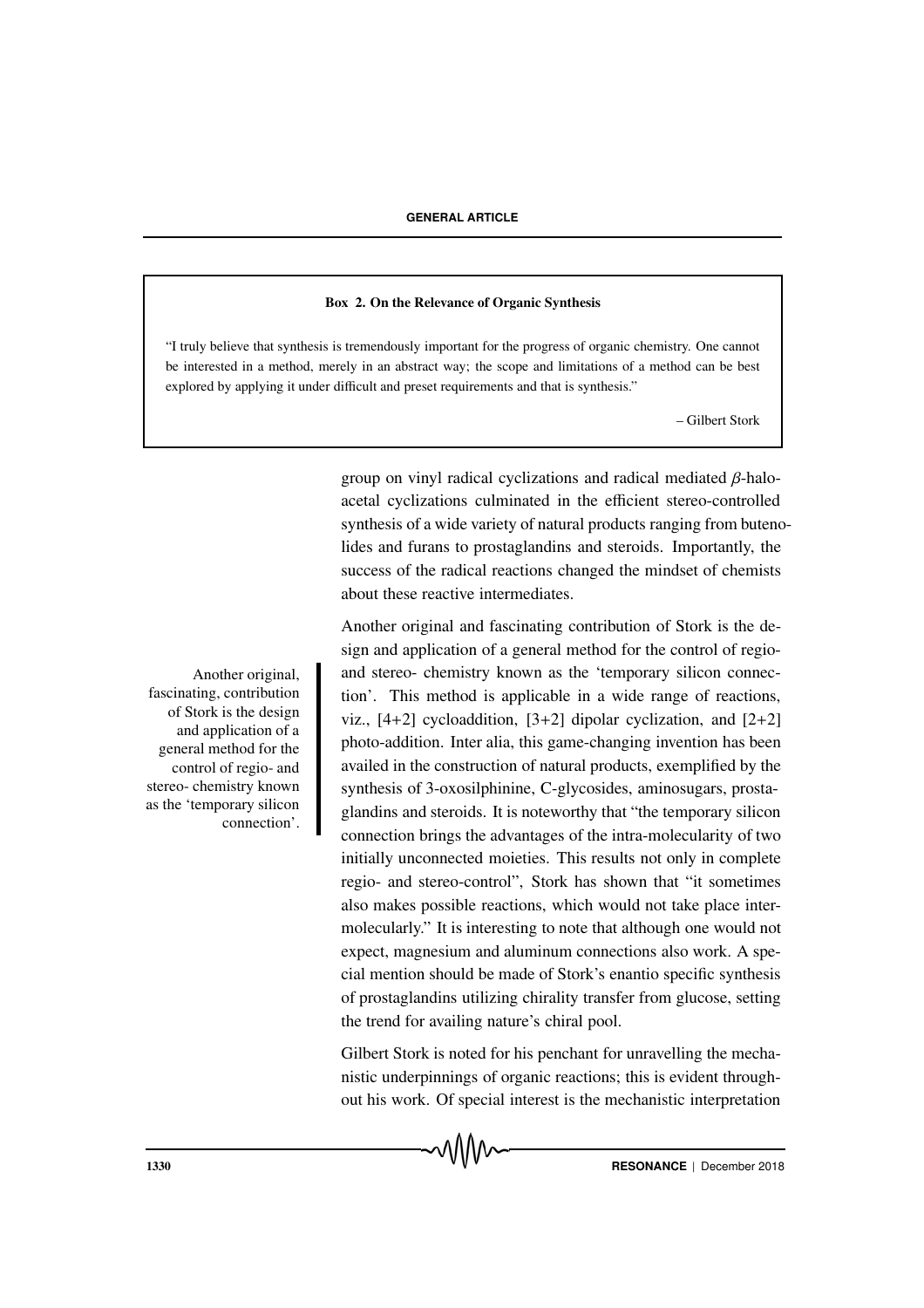#### Box 3. On the Future of Organic Synthesis

"We have travelled far since 1828, and the interest attached to total synthesis has disappeared". Thus spoke the leading organic chemist of the time in his Pedler Lecture in 1936. "This statement was not really true in 1936. It will still not be true in a hundred years."

– Gilbert Stork, Roussel Prize Award Address, Institut Scientific, Paris, France 1978.

#### Box 4. Down the Memory Lane

I first saw Prof. Stork when I was a postgraduate student at BHU in 1964; shortly thereafter, there was an opportunity to give a seminar on the Stork enamine reaction. I was mesmerized by the chemistry and dreamt of working with him someday. Eventually, it materialized when he offered me a postdoctoral fellowship (1972–74). His mentorship was exceptional; I am eternally indebted to him for providing a very pleasant, intellectually charged atmosphere to pursue organic synthesis. Among many memorable events was his choice of me to teach his advanced organic chemistry class for BS students during his absence. Even after accepting an industrial job, for personal reasons, I stayed near the Columbia campus. Prof. Stork allowed me to keep my lab bench for use on the weekends and evenings, gave access to the lab and library, and he got me a Visiting Scientist card from the Department. This was a unique situation that I really enjoyed. Even after moving out of Manhattan, I used to go to Columbia for the Thursday afternoon and evening seminars and problem-solving sessions. Inter alia, a proud moment was his special/exclusive visit to Trivandrum in 1991, soon after I moved back to India. Except for the last few years, I used to visit Prof. Stork with some frequency. Indeed, it was a very special relationship that lasted for almost half a century.

he provided for the racemization of usnic acid. For a keen observer, Stork's proposal will appear to herald the dawn of pericyclic reactions.

Gilbert Stork became Professor Emeritus in 1993. Of course, his Gilbert Stork's perpetual perpetual love affair with organic chemistry did not allow him to retire from research. Indeed, in his inimitable style, Stork continued to make stellar contributions to organic synthesis by publishing extraordinary papers revealing the stereoselective synthesis of  $12\alpha$ -deoxy tetracycline, digitoxigenin, morphine, quinine, reserpine, taxol, etc. Most fittingly, his last paper discloses a synthetic

love affair with organic chemistry did not allow him to retire from research.